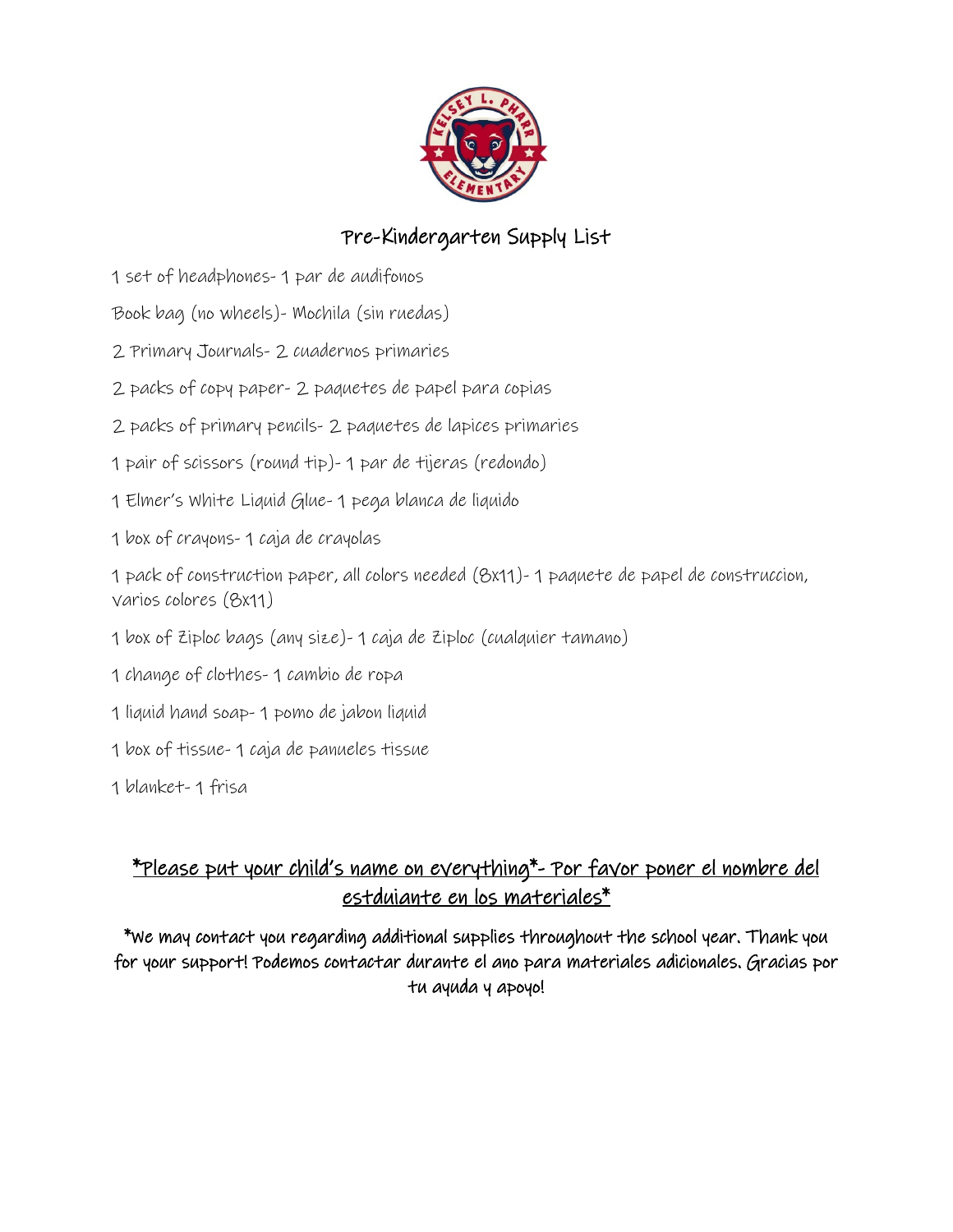

1 set of headphones- 1 par de audifonos

Book bag (no wheels)- Mochila (sin ruedas)

- 4 Primary Journals- 4 cuadernos primaries
- 2 packs of copy paper- 2 paquetes de papel para copias
- 1 zippered pencil case or box- 1 estuche o caja para lapices

2 packs of Beginners Ticonderoga pencils- 2 paquetes de lapices Ticonderoga gruesos

- 2 folders with pockets- 2 carpetas con bolsillos
- 2 glue sticks- 2 gomas de pegar de borrar
- 2 erasers- 2 borradores (goma de borrar)
- 1 box of crayons- 1 caja de crayolas
- 2 boxes of tissue- 2 cajas de panueles tissue
- 1 Lysol spray- 1 spray de Lysol
- 1 pack of baby wipes- 1 paquete de toallitas humedas
- 1 bottle of hand sanitizer- 1 pomo de desinfectante de manos
- 2 boxes Ziploc bags (1 small/ 1 large)- 2 cajas de Ziploc (1 pequena/ 1 grande)

## \*Please put your child's name on everything\*- Por favor poner el nombre del estudiante en los materiales\*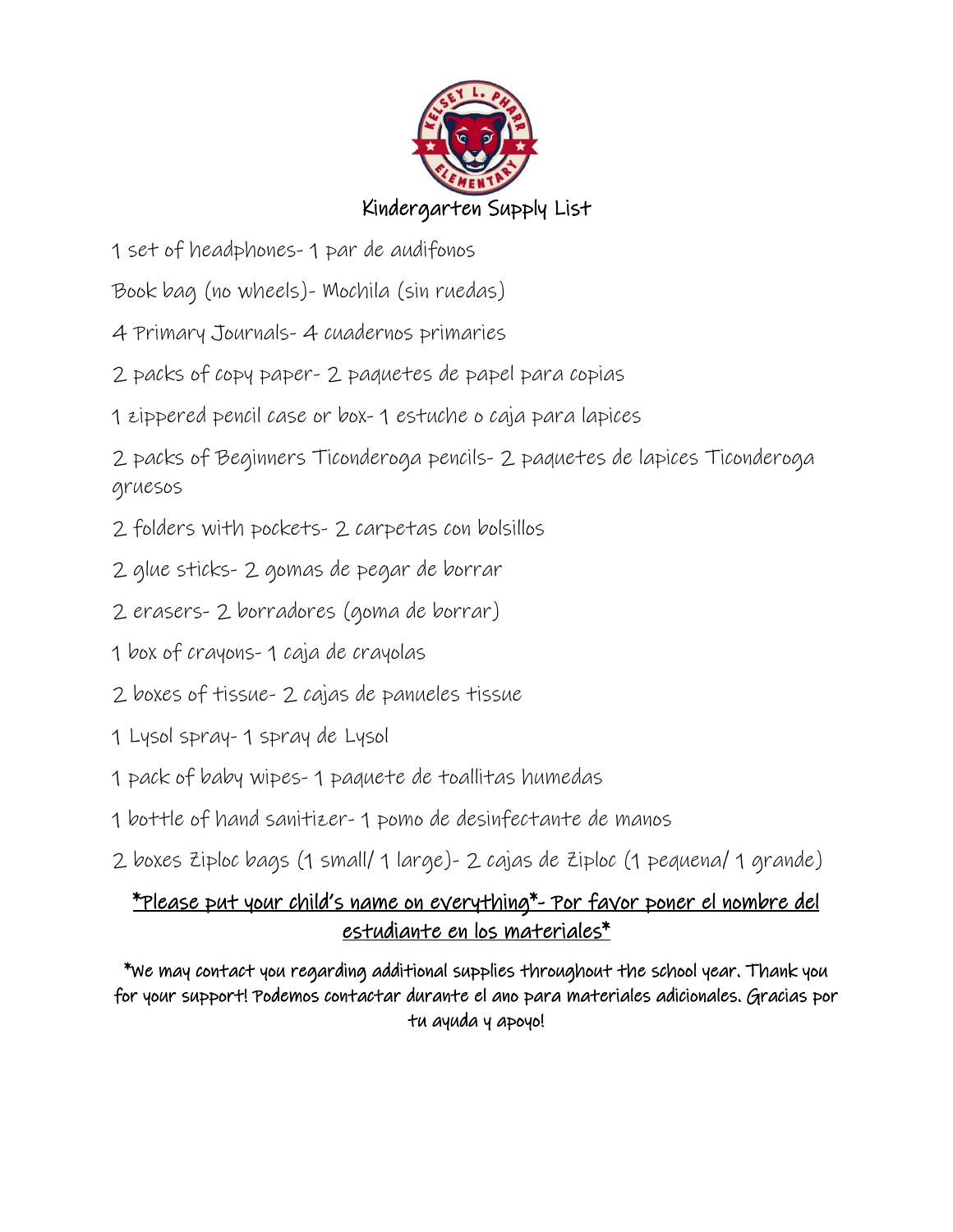

### 1<sup>st</sup> Grade Supply List

1 set of headphones- 1 par de audifonos

Book bag (no wheels)- Mochila (sin ruedas)

- 4 Primary Journals- 4 cuadernos primaries
- 2 packs of copy paper- 2 paquetes de papel para copias
- 3 packs of pencils, 12 per pack- 3 paquetes de lapices, 12 por paquete
- 1 Clorox Wipes or any other brand- 1 toallitas de Clorox o otra marca

4 plastic folders with pockets (2 red, 2 blue)- 4 carpetas plasticas con bolsillos (2 rojo, 2 azul)

- 3 large glue sticks- 3 gomas de pega grande (no liquido)
- 1 pack of block erasers- 1 paquete de borradores (goma de borrar)
- 1 box of colored pencils (12 or 24)- 1 caja de lapices de color (12 o 24)
- 1 box of tissue- 1 caja de panueles tissue
- 1 pack of baby wipes- 1 paquete de toallitas humedas
- 1 bottle of hand soap- 1 botella de jabon para las manos
- 1 bottle of hand sanitizer- 1 pomo de desinfectante de manos
- 1 box of Ziploc bags (any size)- 1 caja de Ziploc (cualquier tamano)
- 4 dry erase Expo markers- 4 marcadores de Expo (no-permanente)
- 1 pack of index cards (3" x 5")- 1 paquete de index cards (3 por 5 pulgadas)

#### \*Please put your child's name on everything\*- Por favor poner el nombre del estduiante en los materiales\*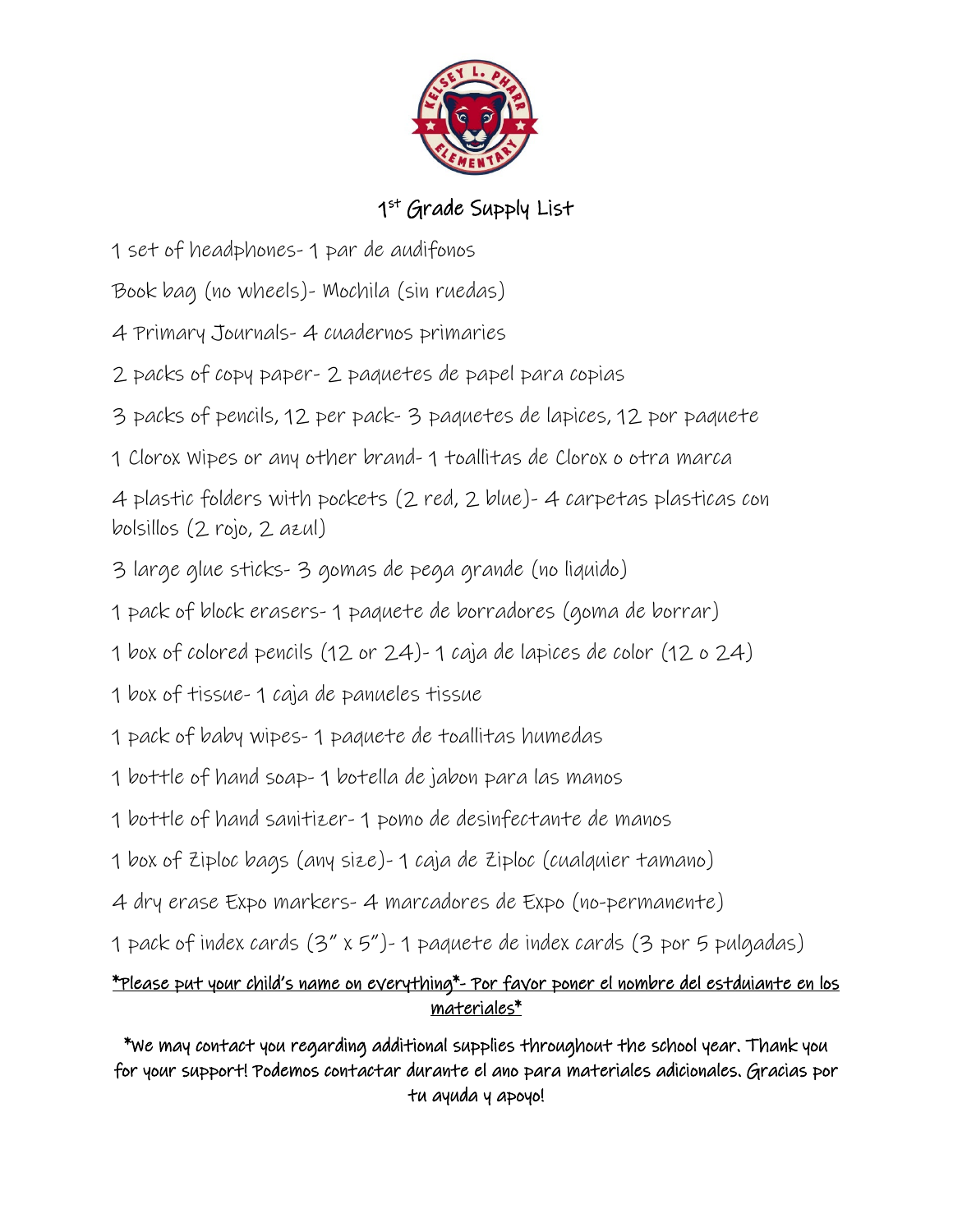

# 2<sup>nd</sup> Grade Supply List

1 set of headphones- 1 par de audifonos

Book bag (no wheels)- Mochila (sin ruedas)

- 2 Primary Journals- 2 cuadernos primaries
- 1 ruler- 1 regla
- 2 packs of copy paper- 2 paquetes de papel para copias

1 zippered pencil case or box- 1 estuche o caja para lapices

#2 wooden pencils (24)- 1 paquete de lapices #2 (24)

10 glue sticks- 10 gomas de pegar de borrar

2 pink erasers- 2 borradores rosados (goma de borrar)

1 bottle of Elmer's glue- 1 botella de pega liquid Elmer

- 1 pair of scissors (round tip)- 1 par de tijeras (redondo)
- 1 box of colored pencils- 1 caja de lapices de color
- 2 boxes of tissue- 2 cajas de panueles tissue
- 2 packs of Clorox Wipes- 2 cajas toallitas de Clorox
- 1 pack of baby wipes- 1 paquete de toallitas humedas
- 1 bottle of hand sanitizer- 1 pomo de desinfectante de manos

2 boxes Ziploc bags (1 small/ 1 large)- 2 cajas de Ziploc (1 pequena/ 1 grande)

\*We will be using community glue sticks, tissue boxes, pencils, plastic bags, and Clorox wipes, so you do not need to write your child's name on them. Compartimos los paquetes de pega, panueles de tissue, lapices, Ziploc, y toallas de Cloroz, entonces no necesitas que excribir el nombre en estos materiales.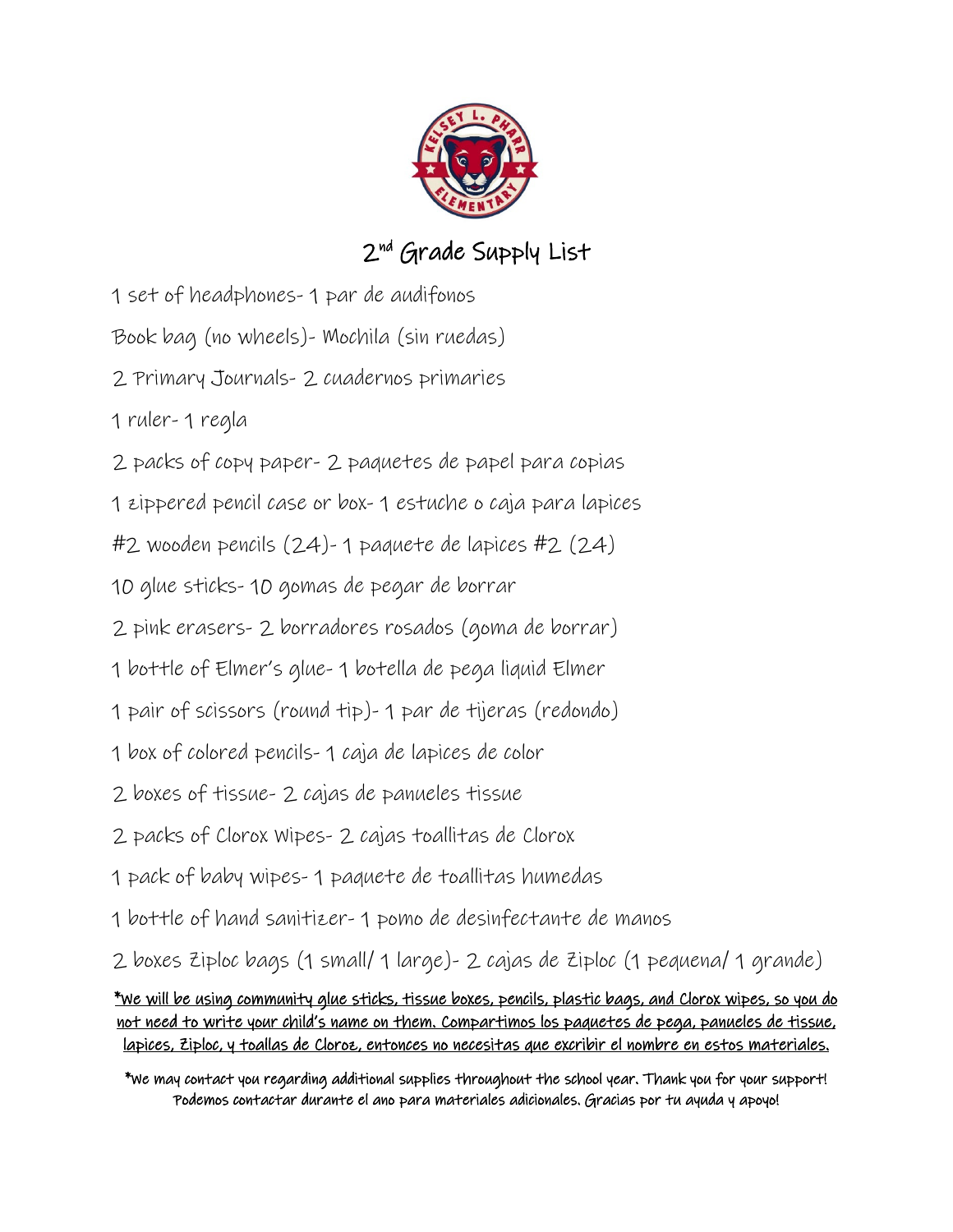

## 3<sup>rd</sup> Grade Supply List

1 set of headphones (over the ear)- 1 par de audifonos (ensima de la oreja)

5 plastic folders (3 prong, 2 pockets)- 5 carpetas plasticas con bolsillos y para poner papeles en el medio

5 composition notebooks- 5 cuadernos con lineas anchas

1 ruler (12 inch/ 30 cm)- 1 regla de pulgadas y centimetros

1 pencil sharpener- 1 sacapunta

4 dry erase Expo markers- 4 marcadores de Expo (no-permanente)

1 zippered pencil case or box- 1 estuche o caja para lapices

24-48 #2 wooden pencils- 1 paquete de lapices #2 (24-48)

2 glue sticks- 2 gomas de pegar de borrar

2 pink erasers- 2 borradores rosados (goma de borrar)

1 pair of scissors (round tip)- 1 par de tijeras (redondo)

8-24 markers, crayons, or colored pencils- 1 caja de 8-24 crayolas, lapices de color, o marcadores

2 packs filler paper wide-ruled- 2 paquetes de papel con lineas anchas

White board eraser- borrador de pizarron

White board- pizarron

3-6 ink pens (red, blue, and black)- 3-6 boligrafos (rojo, azul, y negro)

2 highlighters- 2 resaltadores

2 boxes of tissue- 2 cajas de panueles tissue

2 packs of Clorox Wipes- 2 cajas toallitas de Clorox

1 bottle of hand sanitizer- 1 pomo de desinfectante de manos

1 reusable water bottle- 1 botella de agua reutilizable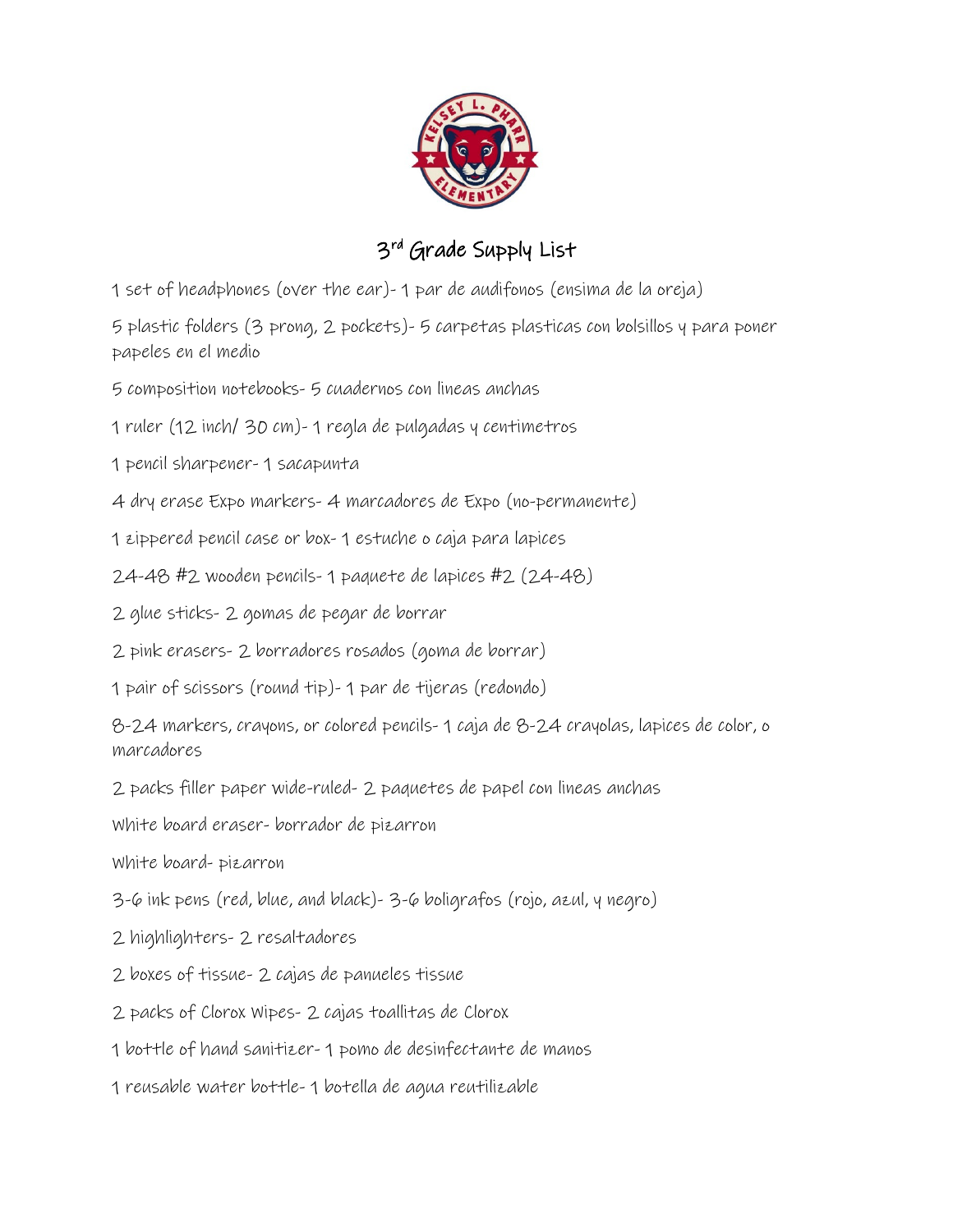

## 4th Grade Supply List

- 3 sets of headphones- 3 pares de audifonos
- 3 wide rule composition notebooks- 3 cuadernos con lineas anchas
- 1 ruler (12 inch/ 30 cm)- 1 regla de pulgadas y centimetros
- 1 protractor- 1 transportador
- 4 dry erase Expo markers- 4 marcadores de Expo (no-permanente)
- 6 packs of erasers- 6 paquetes de borradores (goma de borrar)
- 1 zippered pencil case or box- 1 estuche o caja para lapices
- 6 boxes of #2 pencils- 6 cajas de lapices #2
- 3 glue sticks- 3 gomas de pegar de borrar
- 1 liquid glue- 1 botella de pega liquido
- 1 pair of scissors (round tip)- 1 par de tijeras (redondo)
- 2 packs of binder dividers- 1 paquete de divisores de carpeta
- 2 binders size 1 ½ inch- 2 carpetas duras de tamano 1½ pulgada
- 1 pack of plastic sheet protectors- 1 paquete de protectores de láminas de plástico
- 3 plastic folders with pockets and prongs- 3 carpetas plasticas con bolsillos y para poner papeles en el centro
- 5 closed pencil sharpeners- 5 paquetes de sacapuntas cerrados
- 2 packs filler paper wide-ruled- 2 paquetes de papel con lineas anchas
- 1 pack of copy paper- 1 paquete de papel para copias
- 1 pack of colored printer paper- 1 paquete de papel de color
- 1 box of markers- 1 caja de marcadores
- 1 pack of colored pencils (36)- 1 paquete de lapices de colores (36)
- 3-6 ink pens- 3-6 boligrafos
- 1 pack of highlighters- 1 paquete de resaltadores
- 2 boxes of tissue- 2 cajas de panueles tissue
- 3 packs of Clorox Wipes- 3 cajas toallitas de Clorox
- 1 bottle of hand sanitizer- 1 pomo de desinfectante de manos
- 1 pack of index cards (3" x 5")- 1 paquete de index cards (3 por 5 pulgadas)
- 1 gallon-sized Ziploc with full name on it- 1 bolsa de Ziploc con nombre del nino
- 1 reusable water bottle- 1 botella de agua reutilizable